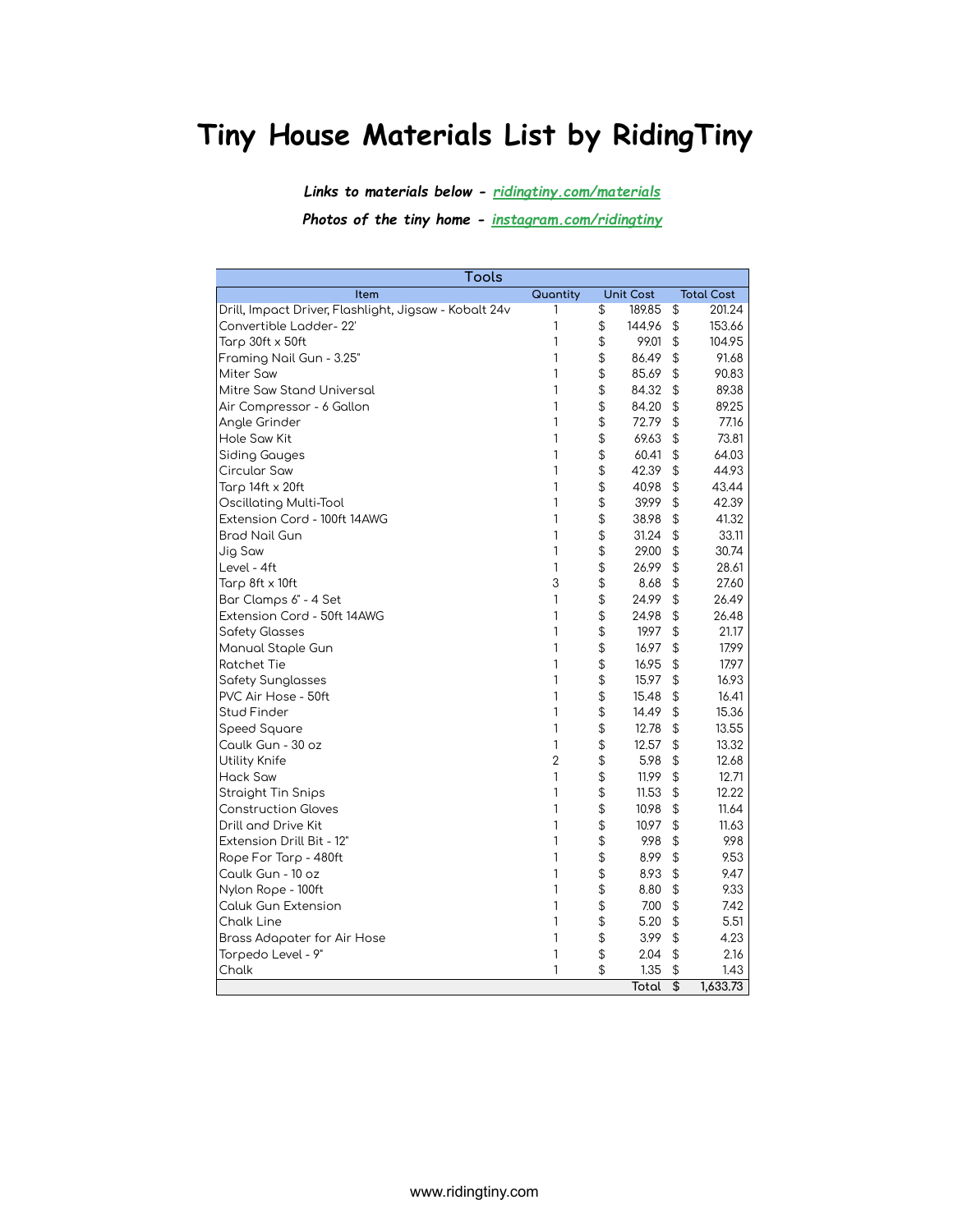| Trailer & Accessories                              |          |                  |            |               |                   |  |  |  |  |  |
|----------------------------------------------------|----------|------------------|------------|---------------|-------------------|--|--|--|--|--|
| Item                                               | Quantity | <b>Unit Cost</b> |            |               | <b>Total Cost</b> |  |  |  |  |  |
| Tiny House Basics Trailer                          |          | S                | 4.997.00   | \$            | 4.997.00          |  |  |  |  |  |
| <b>Trailer Delivery</b>                            |          | \$               | 671.71     | $\mathcal{F}$ | 671.71            |  |  |  |  |  |
| Trailer Scissor Jacks Stablizer (Set of 4, 5000lb) |          | \$               | 119.99     | - \$          | 126.67            |  |  |  |  |  |
| Torin Jack Stands (6 Ton per Pair)                 |          | \$               | 44.99      | - \$          | 95.38             |  |  |  |  |  |
| Torin Hydraulic Trolley Floor Jack (3 Ton)         |          | \$               | 77.26      | - \$          | 81.90             |  |  |  |  |  |
| Universal Spare Tire Cover                         |          | \$               | $11.54$ \$ |               | 48.93             |  |  |  |  |  |
| Universal Hitch Lock                               |          | \$               | 22.85      | $\mathcal{F}$ | 24.22             |  |  |  |  |  |
| Trailer VA Sales Tax and Permenant Plate           |          | \$               | 300.00     | £.            | 300.00            |  |  |  |  |  |
|                                                    |          |                  | Total      |               | 6.345.81          |  |  |  |  |  |

| <b>Framing Lumber</b>                   |                |                  |            |                   |          |  |  |  |
|-----------------------------------------|----------------|------------------|------------|-------------------|----------|--|--|--|
| Item                                    | Quantity       | <b>Unit Cost</b> |            | <b>Total Cost</b> |          |  |  |  |
| 2x4x8 Framing Lumber                    | 60             | \$               | 2.72       | \$                | 155.69   |  |  |  |
| 2x4x10 Framing Lumber                   | 70             | \$               | 4.20       | \$                | 280.48   |  |  |  |
| 2x4x12 Framing Lumber                   | 39             | \$               | 5.05       | - \$              | 187.89   |  |  |  |
| 2x6x8 Framing Lumber                    | 18             | \$               | 4.28       | - \$              | 81.66    |  |  |  |
| 2x6x10 Framing Lumber                   | 29             | \$               | 6.54       | - \$              | 180.94   |  |  |  |
| 2x6x12 Framing Lumber                   | 4              | \$               | 7.85       | $\mathfrak{L}$    | 29.96    |  |  |  |
| 3/4" PlyWood T&G (Loft)                 | 2              | \$               | $33.58$ \$ |                   | 64.07    |  |  |  |
| 3/4" PlyWood T&G (Subfloor)             | 9              | \$               | 33.58      | $\mathfrak{L}$    | 288.32   |  |  |  |
| 1/2" Plywood (Wall)                     | 31             | \$               | 19.75      | - \$              | 584.09   |  |  |  |
| Rafter Ties - 6-1/2-in 18-Gauge         | 36             | \$               | 0.65       | - \$              | 24.80    |  |  |  |
| Rafter Tie - 3-3/4-in 18-Gauge          | $\overline{2}$ | \$               | 0.62       | - \$              | 1.31     |  |  |  |
| <b>Heavy Duty Construction Adhesive</b> | 6              | \$               | 4.98       | -\$               | 31.67    |  |  |  |
| Delivery to Lot                         |                | \$               | 75.00      | \$                | 75.00    |  |  |  |
|                                         |                |                  | Total      | \$                | 1,910.88 |  |  |  |

| Appliances                                   |                |    |                  |    |                   |  |
|----------------------------------------------|----------------|----|------------------|----|-------------------|--|
| Item                                         | Quantity       |    | <b>Unit Cost</b> |    | <b>Total Cost</b> |  |
| Portable induction cooktop - Kitchen         |                | \$ | 49.99            | \$ | 52.99             |  |
| Veneer Oak Countertop - Kitchen              |                | \$ | 199.00           | \$ | 210.94            |  |
| Microwave Oven - Kitchen                     |                | \$ | 35.00            | \$ | 37.10             |  |
| Stainless Steel Kitchen Sink - Kitchen       |                | \$ | 264.12           | \$ | 279.97            |  |
| Kitchen Cabinet Without Top Drawer - Kitchen |                | \$ | 89.10            | \$ | 94.45             |  |
| Kitchen Cabinet With Top Drawer - Kitchen    |                | \$ | 125.10           | \$ | 132.61            |  |
| Kitchen Cabinet With 3 Drawers - Kitchen     |                | \$ | 112.50           | \$ | 119.25            |  |
| Refridgerator 14.6 cu. ft. - Kitchen         |                | \$ | 417.00           | \$ | 442.02            |  |
| Washer - Kitchen                             |                | \$ | 260.75           | \$ | 276.40            |  |
| Bothroom Sink - BA                           |                | \$ | 80.00            | \$ | 84.80             |  |
| Bathroom Cabinet - BA                        |                | \$ | 81.00            | \$ | 85.86             |  |
| Bathroom Faucet - BA                         |                | \$ | 31.29            | \$ | 33.17             |  |
| Bathroom Mirror/Storage - BA                 |                | \$ | 49.99            | \$ | 52.99             |  |
| Bathroom Fan - BA                            |                | \$ | 85.00            | \$ | 85.00             |  |
| Towel Hanger - BA                            |                | \$ | 2.99             | \$ | 3.17              |  |
| Dehumidifier - BA                            |                | \$ | 45.00            | \$ | 47.70             |  |
| NH Composting Toilet - BA                    |                | \$ | 960.00           | \$ | 960.00            |  |
| NH 12V Transformer - BA                      |                | \$ | 15.00            | \$ | 15.00             |  |
| NH PVC Screened Vent - BA                    |                | \$ | 24.00            | \$ | 24.00             |  |
| <b>HRV Air Ventilation System</b>            |                | \$ | 1,093.00         | \$ | 1,093.00          |  |
| <b>HRV Goskets</b>                           |                | \$ | 36.78            | \$ | 36.78             |  |
| Carbon Mononixde & Fire Dectector            | $\overline{2}$ | \$ | 30.86            | \$ | 65.42             |  |
| Mini Dehumidifier                            |                |    |                  |    |                   |  |
| AC Mini-Split 12k BTU                        | 1              | \$ | 935.08           | \$ | 991.18            |  |
| Shoe Storage                                 | 1              | \$ | 29.99            | \$ | 31.79             |  |
| Clothes Hanger                               | 2              | \$ | 5.99             | \$ | 12.70             |  |
| Ceiling Fan                                  | 1              | \$ | 86.00            | \$ | 91.16             |  |
|                                              |                |    | Total            | \$ | 5,359.44          |  |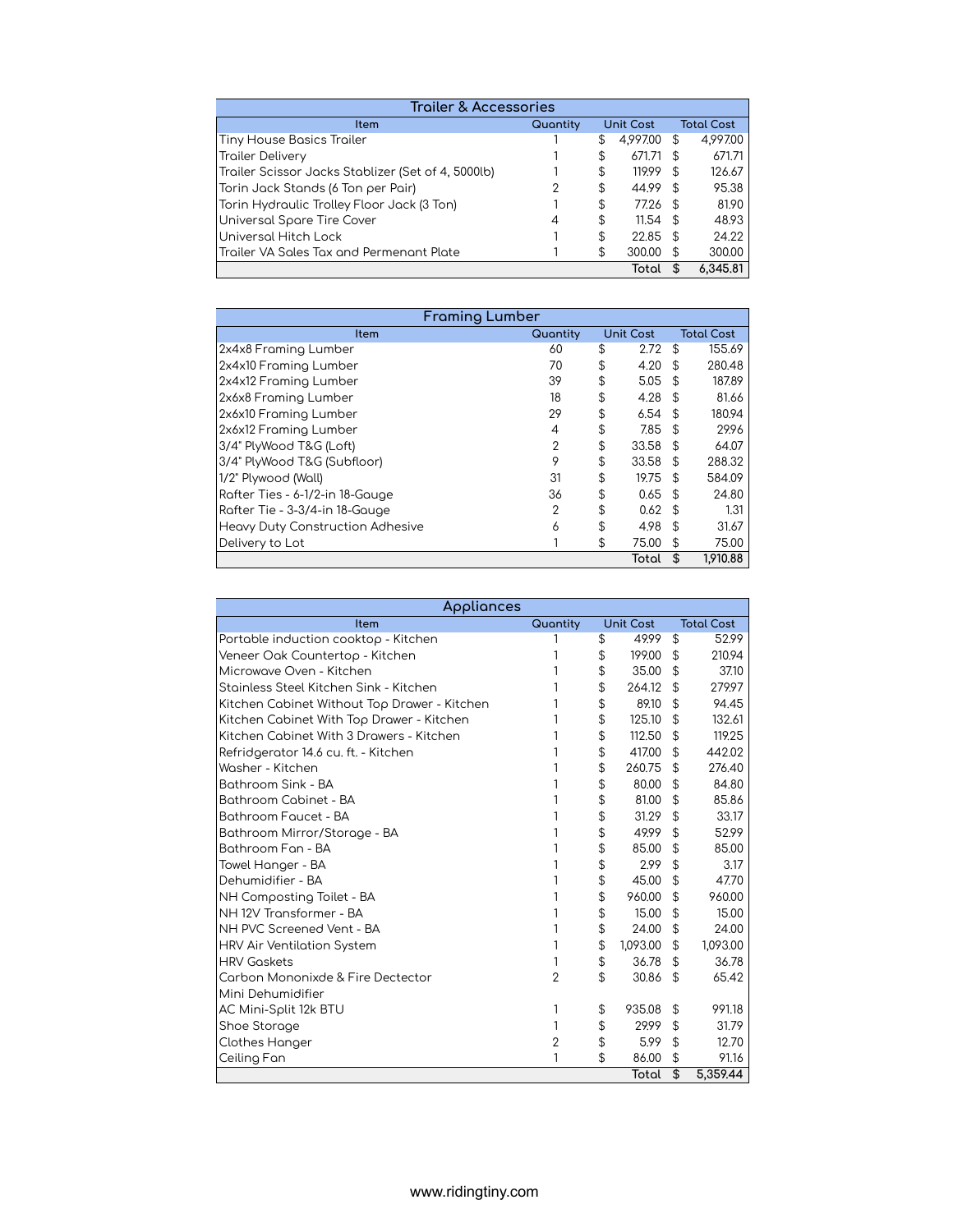| <b>Windows &amp; Doors</b>                           |          |     |                  |     |                   |  |  |
|------------------------------------------------------|----------|-----|------------------|-----|-------------------|--|--|
| ltem                                                 | Quantity |     | <b>Unit Cost</b> |     | <b>Total Cost</b> |  |  |
| Entry Door Inswing (32-in x 80-in)                   |          | \$. | 190.83           | \$  | 190.83            |  |  |
| Keypad and Electronic Deadbolt                       |          |     | 49.99            | £.  | 49.99             |  |  |
| Door Handle                                          |          | \$  | 13.99            | \$  | 13.99             |  |  |
| Awning Vinyl Window - 32 in. x 24 in.                |          | \$. | 146.00           | £.  | 292.00            |  |  |
| Left-Hand Vinyl Windows - 23.5 in. x 23.5 in.        |          | \$  | 60.27            | £.  | 63.89             |  |  |
| Left-Hand Vinyl Windows - 23.5 in. x 35.5 in.        |          | \$  | 190.00           | \$  | 201.40            |  |  |
| Left-Hand Sliding Vinyl Window - 47.5 in. x 23.5 in. |          | \$  | 108.00           | \$. | 114.48            |  |  |
| Picture WIndow - 47.5 in. x 23.5 in.                 |          | \$  | 102.88           | \$. | 102.88            |  |  |
| Right-Hand Sliding Window - 47.5 in. x 35.5 in.      |          | S   | 186.53           | \$  | 186.53            |  |  |
| Right-Hand Sliding Window - 35.5 in. x 35.5 in.      |          | \$  | 153.97           | \$  | 153.97            |  |  |
| Windows and Door Flashing 6" x 75"                   |          | \$  | 34.95            | £.  | 34.95             |  |  |
| Windows and Door Fashing 4" x 75"                    |          | \$. | 29.95            | \$  | 29.95             |  |  |
| Tyvek Sheathing Tape                                 |          | \$  | 17.99            | \$  | 17.99             |  |  |
| Silicone Caulking                                    |          | \$  | 5.41             | \$  | 27.04             |  |  |
| Gaps & Cracks For W&D                                |          | \$  | 4.48             | £.  | 22.79             |  |  |
| Shims                                                | 5        | \$  | 1.57             | \$. | 6.66              |  |  |
| Delivery                                             |          | \$  |                  |     |                   |  |  |
|                                                      |          |     | Total            | \$  | 1,509.34          |  |  |

| <b>Exterior Finishes</b>                               |          |                  |        |                |                   |  |  |  |  |
|--------------------------------------------------------|----------|------------------|--------|----------------|-------------------|--|--|--|--|
| ltem                                                   | Quantity | <b>Unit Cost</b> |        |                | <b>Total Cost</b> |  |  |  |  |
| Exterior Screws 3.5in - 5lb                            | 2        | \$               | 26.98  | \$             | 51.38             |  |  |  |  |
| Exterior Screws 2.5in - 5lb                            | 4        | \$               | 26.98  | \$             | 102.76            |  |  |  |  |
| Exterior Screws 2in - 5lb                              | 4        | \$               | 26.98  | \$             | 114.40            |  |  |  |  |
| Housewrap - $9' \times 150'$                           |          | \$               | 169.00 | \$             | 179.14            |  |  |  |  |
| Sheating Tape                                          | 3        | S                | 12.65  | \$             | 40.23             |  |  |  |  |
| Galv Roofing Nails - 1.5in                             |          |                  | 2.39   | \$             | 2.53              |  |  |  |  |
| Round Plastic Cap Nails - 1"                           |          | \$               | 7.98   | \$             | 8.46              |  |  |  |  |
| Cora Vent Sturdi Strips and SV-3                       |          | \$               | 445.00 | $\mathfrak{L}$ | 471.70            |  |  |  |  |
| Premium Cedar Board - 1 in. x 6 in. x 8 ft.            | 10       |                  | 12.73  | \$             | 134.94            |  |  |  |  |
| Pine Finger Joint Primed Board - 1 in. x 4 in. x 8 ft. | 6        |                  | 6.75   | $\mathfrak{L}$ | 42.93             |  |  |  |  |
| SmartSide 38 Primed Engineered Lap Siding              | 70       |                  | 5.87   | \$             | 435.55            |  |  |  |  |
| Cedar Board - 1-in x 8-in x 8-ft                       | 10       | \$               | 20.16  | £.             | 213.70            |  |  |  |  |
| Cedar Primer/Sealant                                   |          | \$               | 19.98  | \$             | 21.18             |  |  |  |  |
| Exterior Semi-Gloss Paint                              | 3        |                  | 29.98  | \$             | 95.34             |  |  |  |  |
| Paintable Caulk                                        |          | \$               | 94.68  | $\mathfrak{L}$ | 100.36            |  |  |  |  |
| Delivery                                               |          | \$               | 79.00  | \$             | 83.74             |  |  |  |  |
|                                                        |          |                  | Total  | \$             | 2,098.33          |  |  |  |  |

| Subfloor                                       |          |                  |                |                   |
|------------------------------------------------|----------|------------------|----------------|-------------------|
| <b>Item</b>                                    | Quantity | <b>Unit Cost</b> |                | <b>Total Cost</b> |
| Glavanized Steel Flashing - 20in x 50ft        | 3        | \$<br>43.74      | \$             | 139.09            |
| #10 x 3/4-in Sheet Metal Screws (150-Count)    |          | \$<br>6.58       | - \$           | 6.97              |
| #10 x 1-7/16-in Sheet Metal Screws (100-Count) | 2        | \$<br>8.98       | \$             | 19.04             |
| Heavy Duty Duct Tape                           |          | \$<br>14.00      | £.             | 14.84             |
| Heavy Duty Foil Tape                           |          | \$<br>15.98      | £.             | 16.94             |
| Unfaced Polystyrene Roll Insulation            | 3        | \$<br>9.98       | \$             | 31.74             |
| Foamboard Adhesive                             | 2        | \$<br>3.67       | \$             | 7.78              |
| CertainTeed Smart Vapor Retarder               |          | \$<br>195.90     | £.             | 207.65            |
| Tension Tie - 12-3/8 in.                       | 16       | \$<br>17.00      | \$             | 288.32            |
| 3/8 in. x 8 in. Zinc Plated Hex Bolt           | 10       | \$<br>1.30       | £.             | 13.78             |
| 3/8 in. Zinc-Plated Flat Washer (25-Pack)      |          | \$<br>3.98       | \$             | 4.22              |
| 3/8 in. 16 TPI Zinc-Plated Hex Nut (25-Pack)   |          | \$<br>3.58       | $\mathfrak{L}$ | 3.79              |
| 1/2 in. Zinc-Plated Flat Washer (25-Pack)      |          | \$<br>5.95       | $\mathfrak{L}$ | 6.31              |
| 1/2 in. Zinc-Plated Coarse Threaded Hex Nut    | 10       | \$<br>0.22       | £.             | 2.33              |
| Lubricant Oil                                  |          | \$<br>4.18       | $\mathfrak{L}$ | 4.43              |
| Locktite                                       |          | \$<br>5.42       | $\mathfrak{L}$ | 5.75              |
| Hex Bolt - $3/8$ -in $\times$ 10-in            | 10       | \$<br>1.57       | \$             | 16.64             |
| Clear Silicone Caulk                           |          | \$<br>5.38       | \$             | 5.70              |
|                                                |          | Total            | \$             | 795.33            |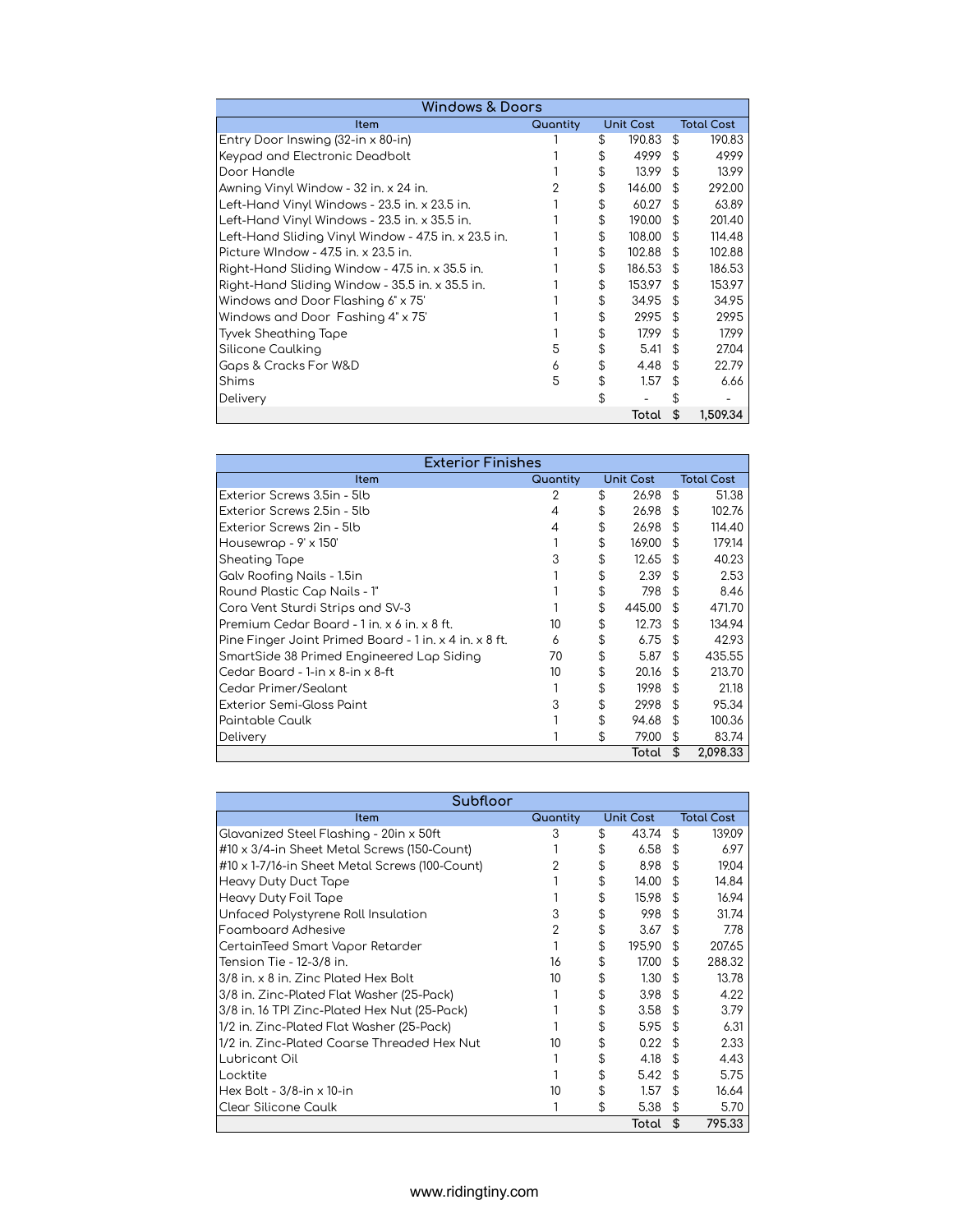| Insulation                                          |          |                  |          |      |          |  |                   |
|-----------------------------------------------------|----------|------------------|----------|------|----------|--|-------------------|
| <b>Item</b>                                         | Quantity | <b>Unit Cost</b> |          |      |          |  | <b>Total Cost</b> |
| <b>ROCKWOOL R-15 Batt Insulation 16 O.C. (Wall)</b> | 17       | S                | 46.44 \$ |      | 836.85   |  |                   |
| ROCKWOOL R-23 Batt Insulation 16 O.C. (Roof)        | 4        | S                | 47.97 \$ |      | 203.39   |  |                   |
| ROCKWOOL R-23 Batt Insulation 16 O.C. (Subfloor)    | 5        | \$               | 4797     | - \$ | 254.24   |  |                   |
|                                                     |          |                  | Total \$ |      | 1.294.48 |  |                   |

| Plumbing                                            |                |                          |           |                                               |                   |
|-----------------------------------------------------|----------------|--------------------------|-----------|-----------------------------------------------|-------------------|
| Item                                                | Quantity       |                          | Unit Cost |                                               | <b>Total Cost</b> |
| Shower Stall - 32"x32"x72"                          |                | $\overline{\mathcal{L}}$ | 359.00    | \$                                            | 380.54            |
| Drinking Water Hose - 50ft                          | 1              | \$                       | 25.00     | \$                                            | 26.50             |
| Drinking Water Hose - 75ft                          | 3              | \$                       | 26.95     | \$                                            | 85.70             |
| Water Pressure Regulator (40 - 50 PSI)              | 1              | \$                       | 7.76      | \$                                            | 8.23              |
| 25ft Heated Driking Hose                            | 1              | \$                       | 72.81     | \$                                            | 77.18             |
| <b>Pex Tube Cutter</b>                              | 1              | \$                       | 9.97      | \$                                            | 10.57             |
| Pex Pipe Crimping Tool                              | 1              | \$                       | 41.97     | \$                                            | 44.49             |
| Water Pressure Gauge                                | 1              | \$                       | 8.13      | \$                                            | 8.62              |
| <b>RV Water Flange Inlet</b>                        | 1              | \$                       | 17.17     | \$                                            | 18.20             |
| PVC Line Cover Kit for MiniSplit AC                 | 1              | \$                       | 38.88     | \$                                            | 41.21             |
| Pex Pipe 1/2 - Blue                                 | 1              | \$                       | 28.52     | \$                                            | 30.23             |
| Pex Pipe 1/2 - Red                                  | 1              | \$                       | 28.52     | $$\mathfrak{P}$$                              | 30.23             |
| 1/2-in dia PEX Crimp Ring                           | $\overline{2}$ | \$                       | 7.48      | $$\mathfrak{P}$$                              | 15.86             |
| 1/2-in dia PEX Female Adapter Crimp Fitting         | 1              | \$                       | 11.68     | \$                                            | 12.38             |
| 1/2-in dia Brass PEX Male Adapter Crimp Fitting     | 1              | \$                       | 11.26     | \$                                            | 11.94             |
| 1/2-in dia Brass PEX Tee Crimp Fitting              | $\overline{2}$ | \$                       | 2.18      | \$                                            | 4.62              |
| 1/2-in dia Brass PEX Elbow Crimp Fitting            | 1              | \$                       | 18.53     | $\mathfrak{D}$                                | 19.64             |
| 1/2-in to 1/2-in dia Plastic Half Clamp             | $\overline{2}$ | \$                       | 2.68      | \$                                            | 5.68              |
| 1/2-in to 1/2-in dia Plastic Pex Bend Support       | 6              | \$                       | 2.88      | \$                                            | 18.32             |
| 1/2-in x 6-ft Foam Pipe Insulation                  | 10             | \$                       | 1.28      | \$                                            | 13.57             |
| 3/8-in Foam Elbow for 1/2-in Pipe                   | $\overline{2}$ | \$                       | 1.98      | $\frac{1}{2}$                                 | 4.20              |
| 1/2-in PEX Barb x 3/8-in OD Compression Valve       | 4              | \$                       | 7.98      | $\, \, \mathsf{S}$                            | 33.84             |
| 3/8-in Compression 20-in Faucet Supply Line         | 4              | \$                       | 6.34      | $\, \, \raisebox{12pt}{$\scriptstyle \circ$}$ | 26.88             |
| Shower Head                                         | 1              | \$                       | 39.99     | \$                                            | 42.39             |
| Kitchen Faucet                                      | 1              | \$                       | 79.00     | \$                                            | 83.74             |
| 1-1/2-in Plastic S-Trap                             | 1              | \$                       | 7.48      | \$                                            | 7.93              |
| Plumber's Tape                                      | 1              | \$                       | 1.98      | \$                                            | 2.10              |
| PVC Cement And Prime (8-fl oz)                      | 1              | \$                       | 9.98      | $\frac{1}{2}$                                 | 10.58             |
| <b>Fiberglass Shower Drain</b>                      | 1              | \$                       | 7.68      | \$                                            | 8.14              |
| 2 inch to 1-1/2-in PVC Reducer                      | 1              | \$                       | 1.58      | \$                                            | 1.67              |
| 1-1/2-in x 10-ft PVC Pipe                           | 6              | \$                       | 6.36      | $$\mathfrak{P}$$                              | 40.45             |
| 1-1/2-in x 1-1/2-in PVC Coupling                    | $\overline{4}$ | \$                       | 0.91      | $$\mathfrak{P}$$                              | 3.86              |
| 1-1/2-in PVC 90 Degree Elbow                        | 4              | \$                       | 0.89      | \$                                            | 3.77              |
| 1-1/2-in PVC Tee                                    | $\overline{2}$ | \$                       | 1.34      | \$                                            | 2.84              |
| Bathroom/Kitchen Sewer Drain to Adapter             | 1              | \$                       | 2.74      | \$                                            | 2.90              |
| <b>RV Water Filter with Flexible Hose Protector</b> | 1              | \$                       | 19.87     | \$                                            | 21.06             |
|                                                     |                |                          | Total     | \$                                            | 1,160.05          |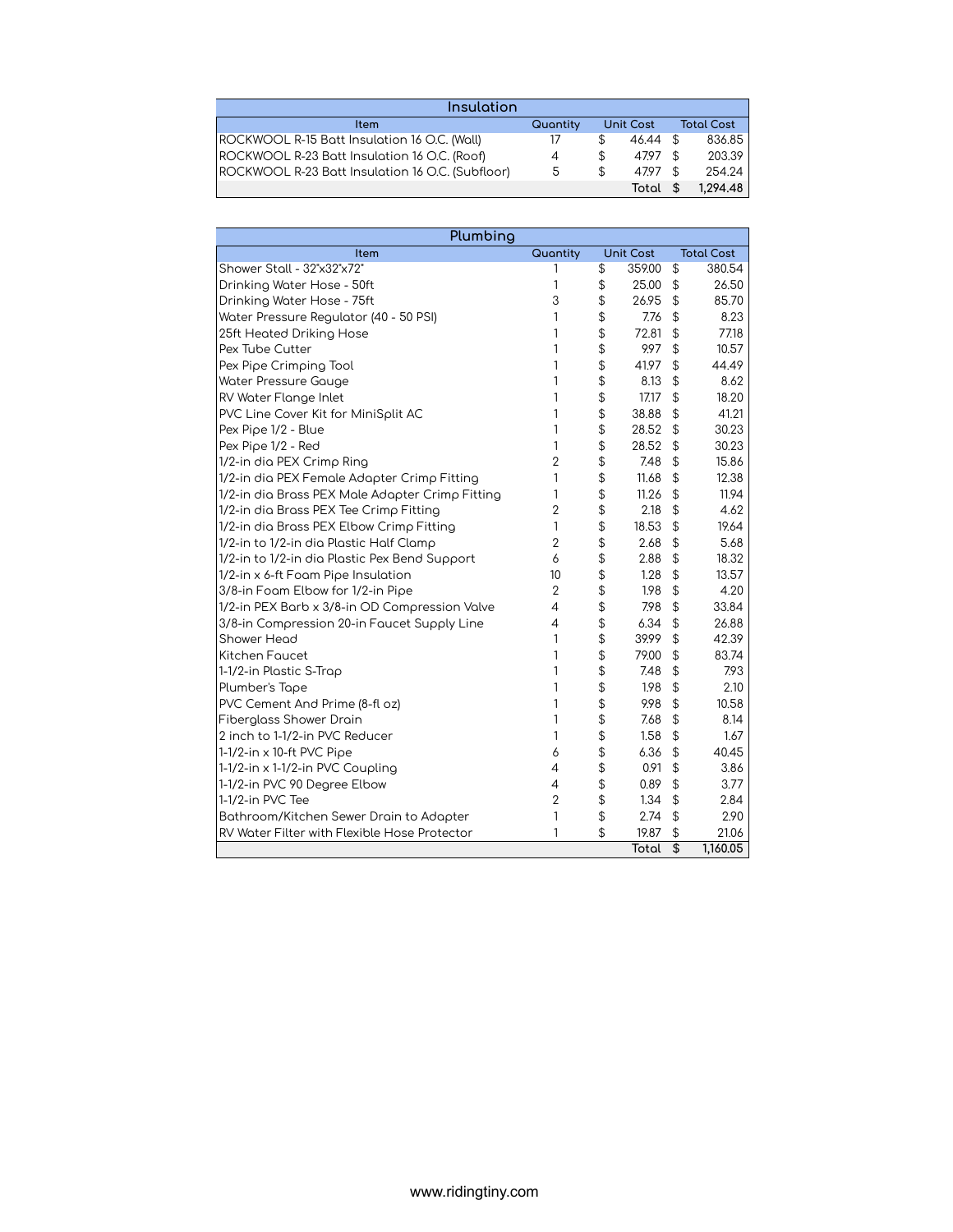| <b>Electrical</b>                       |                |                  |                   |
|-----------------------------------------|----------------|------------------|-------------------|
| Item                                    | Quantity       | <b>Unit Cost</b> | <b>Total Cost</b> |
| 14/2 Romex - 250ft                      | $\overline{2}$ | \$<br>36.17      | \$<br>76.68       |
| 12/2 Romex - 50ft                       | 1              | \$<br>27.17      | \$<br>28.80       |
| 14/3 Romex - 100ft                      | 1              | \$<br>46.70      | \$<br>49.50       |
| 100A Subpanel                           | 1              | \$<br>24.98      | \$<br>26.48       |
| 20A Half Size Breaker                   | 1              | \$<br>4.49       | \$<br>4.76        |
| <b>15A Half Size Breaker</b>            | 5              | \$<br>4.49       | \$<br>23.80       |
| Load Center Ground Bar Kit              | 1              | \$<br>6.98       | \$<br>7.40        |
| 1 Gang New Work PVC Box                 | 24             | \$<br>2.00       | \$<br>50.88       |
| 2 Gang New Work PVC Box Adjustable      | $\overline{2}$ | \$<br>4.98       | \$<br>10.56       |
| 3 Gang New Work PVC Box Adjustable      | 1              | \$<br>7.98       | \$<br>8.46        |
| New Work Ceiling Fan Box                | 1              | \$<br>7.18       | \$<br>7.61        |
| New Work Celing Box w/ Nails            | 1              | \$<br>1.27       | \$<br>1.35        |
| 4" LED Air-tight IC Housing             | 6              | \$<br>16.99      | \$<br>108.06      |
| 4" LED Lights                           | 6              | \$<br>21.45      | \$<br>136.40      |
| Outdoor LED Lights                      | 1              | \$<br>36.99      | \$<br>39.21       |
| 1/2" Plastic Staples (100-Pack)         | $\overline{2}$ | \$<br>4.38       | \$<br>9.29        |
| 3/8" Plastic NM Connector               | 1              | \$<br>1.68       | \$<br>1.78        |
| Wire Connectors (100-Pack)              | 1              | \$<br>9.98       | \$<br>10.58       |
| Side Cutting Pliers - 9-in              | 1              | \$<br>18.98      | \$<br>20.12       |
| Wire Stripper 8-in                      | 1              | \$<br>11.99      | \$<br>12.71       |
| Wire Protector Plates                   | 60             | \$<br>0.42       | \$<br>26.71       |
| Woodboring Auger Drill Bit - 3/4 in     | 1              | \$<br>9.98       | \$<br>10.58       |
| 15A Receptacle - 10PK                   | 1              | \$<br>19.99      | \$<br>21.19       |
| 15A White Rocker Switch - 10PK          | 1              | \$<br>15.98      | \$<br>16.94       |
| 50 Amp Extension Cord w/Handle - 50ft   | $\overline{2}$ | \$<br>211.13     | \$<br>422.26      |
| 50 Amp Extension Cord w/Handle - 25ft   | 1              | \$<br>119.11     | \$<br>119.11      |
| 50 Amp Twist Lock Adapter - 1.5ft       | 1              | \$<br>23.99      | \$<br>23.99       |
| 50 Amp 125V Power Plug Twist Lock Inlet | 1              | \$<br>19.99      | \$<br>19.99       |
| 8/4 Supply Wire                         | 8              | \$<br>5.98       | \$<br>47.84       |
| Low Voltage Wire                        | $\overline{2}$ | \$<br>19.99      | \$<br>42.38       |
| 50A RV Outlet Installation              | 1              | \$<br>986.00     | \$<br>986.00      |
|                                         |                | Total            | \$<br>2,371.39    |

| Interior Finishes                            |          |    |                  |                |                   |  |  |  |
|----------------------------------------------|----------|----|------------------|----------------|-------------------|--|--|--|
| ltem                                         | Quantity |    | <b>Unit Cost</b> |                | <b>Total Cost</b> |  |  |  |
| Maple Plywood Interior Walls                 | 18       | \$ | 23.48            | \$             | 448.00            |  |  |  |
| Western Cedar Planks - 14 sq. ft.            | 12       | \$ | 19.48            | $\mathfrak{L}$ | 247.79            |  |  |  |
| Curtain Rods with Brackets                   | 6        | \$ | 4.27             | - \$           | 27.16             |  |  |  |
| <b>Stairs Brackets</b>                       | 6        | \$ | 6.47             | -S             | 41.15             |  |  |  |
| Open Cabinet Brackets                        | 8        | \$ | 6.47             | - \$           | 54.87             |  |  |  |
| Interior Wood Screws - 1-1/4-in - 1lb        | 3        | \$ | 6.98             | \$             | 22.20             |  |  |  |
| Tung Oil Finish                              |          | \$ | 10.98            | -S             | 11.64             |  |  |  |
| Wood Finish Satin Golden Oak Oil-based Stain |          | \$ | 7.98             | $\mathcal{F}$  | 8.46              |  |  |  |
| Wood Conditioner - 32-fl oz                  |          | \$ | 12.98            | -S             | 13.76             |  |  |  |
| Interior Satin Paint - 1 Gallon              | 3        | \$ | 18.98            | \$             | 60.36             |  |  |  |
| Interior Wall and Ceiling Primer - 1 Gallon  | 2        | \$ | 24.98            | \$             | 52.96             |  |  |  |
| Delivery                                     |          | \$ | 50.00            | S              | 50.00             |  |  |  |
|                                              |          |    | Total            | S              | 1.038.32          |  |  |  |